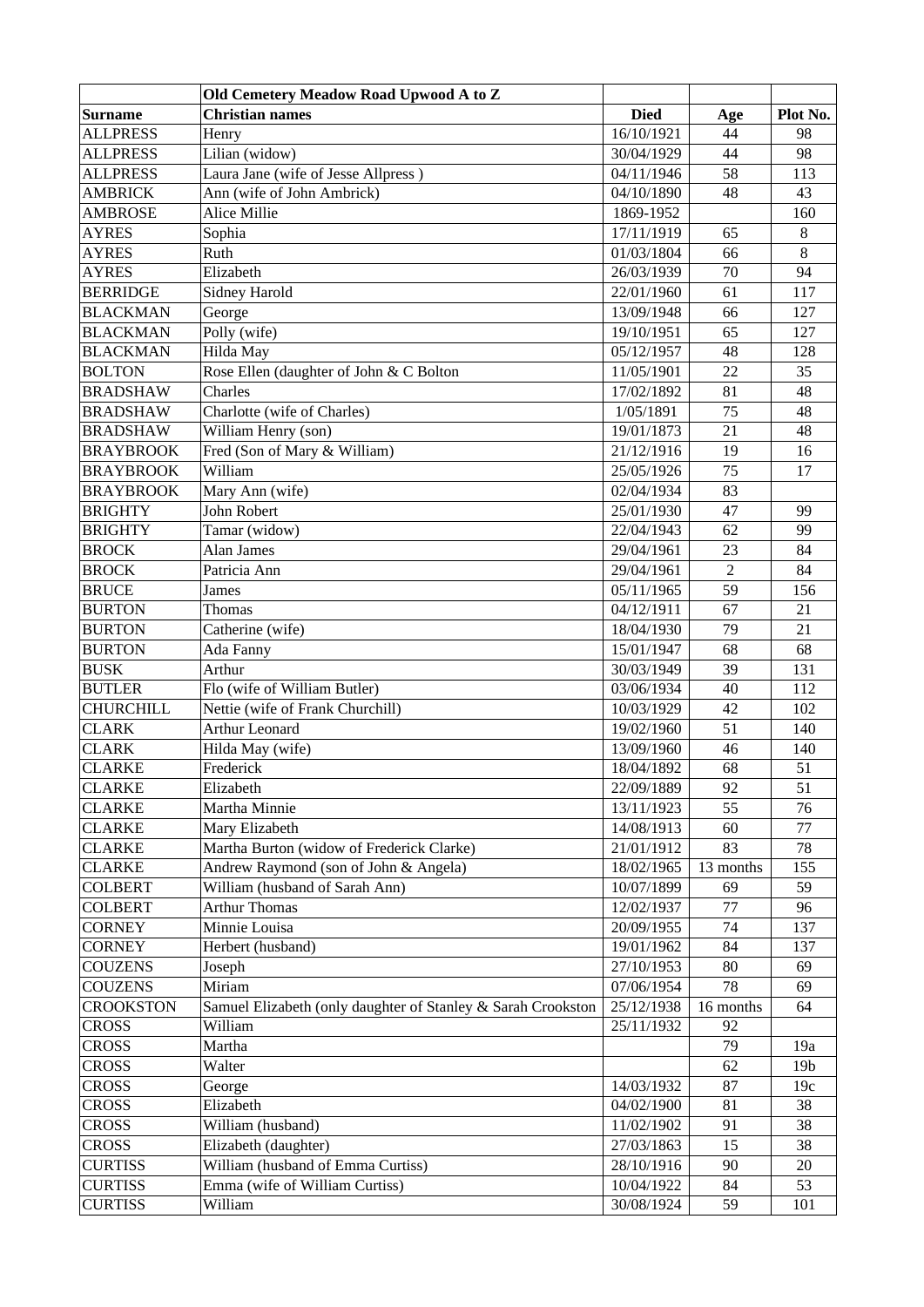| <b>Surname</b>   | <b>Christian names</b>                        | <b>Died</b> | Age       | Plot No. |
|------------------|-----------------------------------------------|-------------|-----------|----------|
| <b>DEIGHTON</b>  | Mary Elizabeth                                | 22/02/1951  | 61        | 146      |
| <b>EDWARDS</b>   | Lucy Joan                                     | 15/11/1955  | 36        | 120      |
| <b>EDWARDS</b>   | Elizabeth (wife of Henry Edwards)             | 17/05/1916  | 73        | 65       |
| <b>EDWARDS</b>   | Henry                                         | 15/02/1924  | 80        | 65       |
| <b>EDWARDS</b>   | <b>Stephen Bishop</b>                         | 13/01/1938  | 70        | 89       |
| <b>EDWARDS</b>   | Julia Maria (wife)                            | 20/03/1964  | 89        | 89       |
| <b>EDWARDS</b>   | George William                                | 06/12/1963  | 78        | 95       |
| <b>EDWARDS</b>   | Lily (wife)                                   | 28/06/1971  | 87        | 95       |
| <b>EDWARDS</b>   | Ivy (Curls)                                   | 1913-1992   |           | 167      |
| <b>EDWARDS</b>   | Henry (Harry)                                 | 10/02/1952  | 71        | 133      |
| <b>EDWARDS</b>   | Alfred James                                  | 17/01/1940  | 75        | 154      |
| <b>ELDERKIN</b>  | John                                          |             |           | 66       |
| <b>EVANS</b>     | John (husband of Ada Evans)                   | 20/04/1920  | 46        | 12       |
| <b>FORDHAM</b>   | Elizabeth                                     | 10/08/1930  | 64        | 105      |
| <b>FOUNTAIN</b>  | Dorothy (Daughter of Samuel & Eliza Fountain) | 09/10/1908  | 17        | 37       |
| <b>FURNESS</b>   | Hezikiah James Chaplin                        | 16/01/1933  | 75        | 123      |
| <b>GAUNT</b>     | Harry                                         | 26/09/1961  | 68        | 3        |
| <b>GAUNT</b>     | <b>Edith Louisa</b>                           | 15/03/1977  | 78        | 3        |
| <b>GAUNT</b>     | Harry                                         | 25/04/1924  | 56        | 13       |
| <b>GAUNT</b>     | Ada                                           | 18/05/1951  | 81        | 13       |
| <b>GAUNT</b>     | Lydia                                         | 07/09/1926  | 62        | 14       |
| <b>GAUNT</b>     | Rosa                                          | 02/03/1946  | 61        | 14       |
| <b>GAUNT</b>     | John                                          | 01/07/1951  | 91        | 14       |
| <b>GAUNT</b>     | JohnL                                         | 06/07/1955  | 73        | 15       |
| <b>GAUNT</b>     | Kate                                          | 09/04/1960  | 76        | 15       |
| <b>GLOVER</b>    | Frederick                                     | 24/04/1923  | 76        | 104a     |
| <b>GLOVER</b>    | Elizabeth                                     | 05/03/1929  | 86        | 140a     |
| <b>GLOVER</b>    | Frederick                                     | 19/04/1923  | 76        | 104b     |
| <b>GLOVER</b>    | Hephzibah                                     | 30/04/1945  | 62        | 107      |
| <b>GLOVER</b>    | George Albert                                 | 20/01/1961  | 77        | 164      |
| <b>GOWLER</b>    | William                                       | 1893-1957   |           | 121a     |
| <b>GOWLER</b>    | Annie                                         | 1894-1973   |           | 121a     |
| <b>GOWLER</b>    | William                                       |             |           | 121b     |
| <b>GRANGE</b>    | Mary (wife of Thomas)                         | 22/02/1932  | 94        | 109      |
| <b>GRANGE</b>    | Thomas                                        | 12/09/1908  |           | 109      |
| <b>GREEN</b>     | <b>Millicent Mary</b>                         | 25/07/1938  | 53        | 93       |
| <b>HARRITY</b>   | Willie (son of John & Jane Harrity)           | 07/10/1899  | 26        | 60       |
| <b>HARVEY</b>    | Dora (daughter of Fred & Annie Harvey         | 23/04/1925  | 23        | 83       |
| <b>HAWKES</b>    | John Bullen                                   | 10/04/1896  | 23        | 152      |
| <b>HAWKES</b>    | George Edward                                 | 28/03/1888  | 51        | 153      |
| <b>HAWKES</b>    | Thomas (father of George Edward)              | 09/01/1890  | 78        | 153      |
| <b>HAWKES</b>    | Mary Ann (wife of George Edwars)              |             |           | 153      |
| <b>HEMPSTEAD</b> | Edward                                        | 24/09/1960  | 76        | 139      |
| <b>HEMPSTEAD</b> | Clara Jane (wife)                             | 05/12/1963  | 81        | 139      |
| <b>HOBBS</b>     | Thomas                                        | 05/10/1932  | 66        | 106      |
| <b>HOBBS</b>     | Emma (wife)                                   | 10/08/1930  | 64        | 106      |
| <b>HOBBS</b>     | Henry                                         | 10/09/1915  | 71        | 148      |
| <b>HOBBS</b>     | Jane (wife)                                   | 05/02/1935  | 80        | 148      |
| <b>HOBBS</b>     | George Charles                                | 15/04/1946  | 62        | 158      |
| <b>HUGHES</b>    | 73 Private John Henry                         | 04/01/1917  | 22        | 34       |
| <b>ILETT</b>     | Francis (son of G. and E. Ilett)              | 31/08/1901  | 11 months | 58       |
| <b>INGLE</b>     | Albert Henry                                  | 14/04/1945  | 86        | 86       |
| <b>INGLE</b>     | Percy (died in USA)                           | 1918        | 29        | 86       |
| <b>INGLE</b>     | Martha (wife of Albert Henry Ingle)           | 22/06/1920  | 65        | 103      |
| <b>INGLE</b>     | David (Killed in action 1918)                 | 1918        | 18        | 103      |
| <b>ISLEY</b>     | Sarah                                         | 07/06/1909  | 63        | 27       |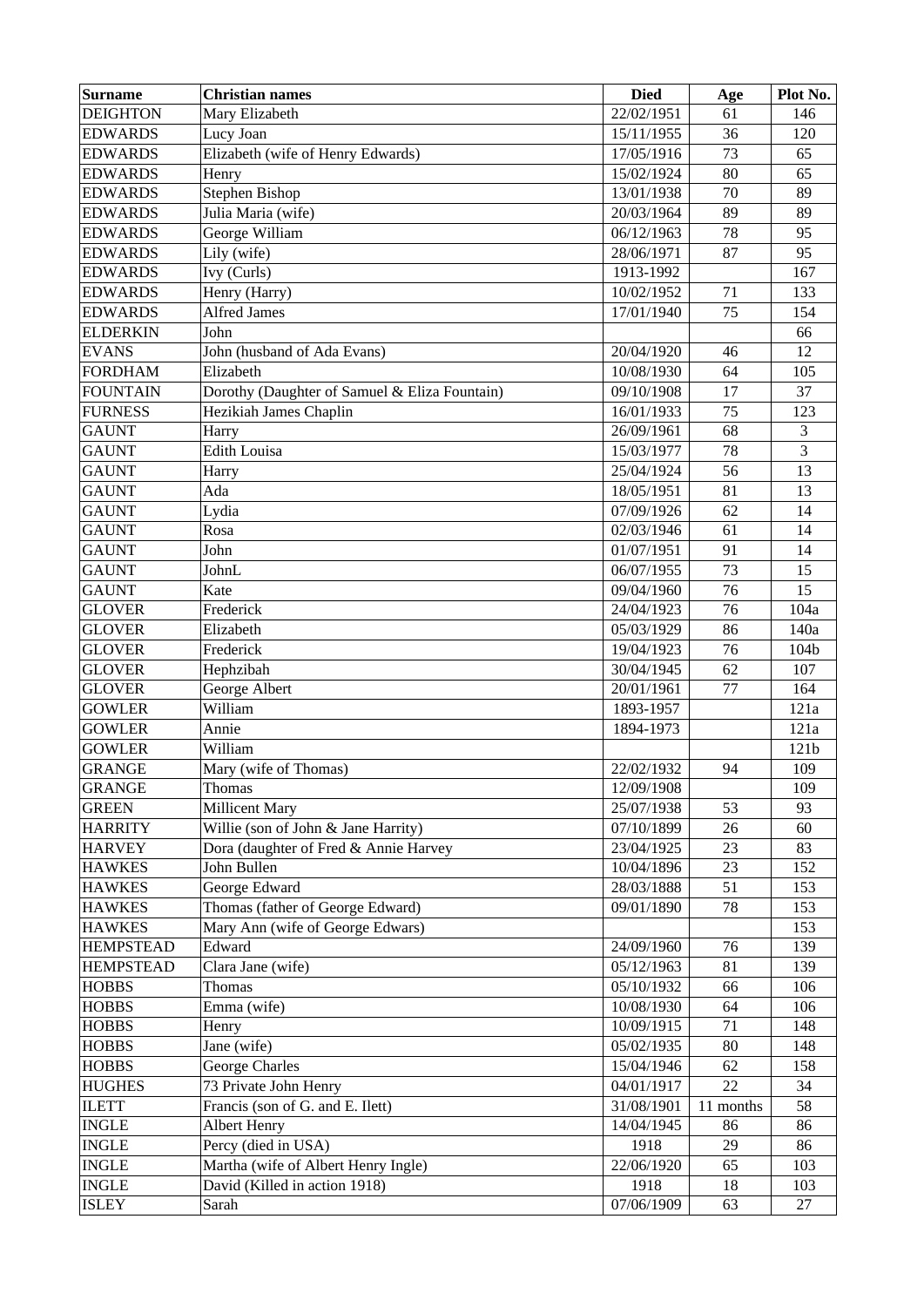| <b>Surname</b>    | <b>Christian names</b>               | <b>Died</b> | Age | Plot No.     |
|-------------------|--------------------------------------|-------------|-----|--------------|
| <b>ISLEY</b>      | Jane (widow of James Isley)          | 09/10/1894  | 76  | 44           |
| <b>ISLEY</b>      | William Henry                        | 14/11/1900  | 51  | 45           |
| <b>JOB</b>        | <b>Emmnuel Charles</b>               | 30/07/1954  | 77  | 161          |
| <b>JOB</b>        | Caroline Maria                       | 19/12/1961  | 83  | 162          |
| <b>JOHNSON</b>    | Mary (Granny)                        | 19/02/1933  | 87  | 135          |
| <b>KENNELL</b>    | Louisa                               | 1886-1920   |     | 165          |
| <b>KENNELL</b>    | William                              | 1867-1936   |     | 165          |
| <b>KENNELL</b>    | George Stephen (son)                 | 1905 - 1987 |     | 165          |
| <b>KENNELL</b>    | George William                       | 15/04/1914  | 75  | 166          |
| <b>KENNELL</b>    | Sarah (wife)                         | 26/04/1915  | 78  | 166          |
| <b>KEY</b>        | James Herbert                        | 18/09/1923  | 63  | 26           |
| <b>KEY</b>        | Emily Charlotte (widow)              | 20/05/1926  | 63  | 26           |
| <b>KEY</b>        | Frederick William                    | 28/02/1904  | 42  | 47           |
| <b>KEY</b>        | Eliza (wife of William Key)          | 11/08/1907  | 74  | 49           |
| <b>KEY</b>        | Hannah (wife of John H Key)          | 05/03/1934  | 78  | 73           |
| <b>KEY</b>        | John Hidson (husband of Hannah)      | 09/02/1949  | 91  | 75           |
| <b>KIDMAN</b>     | Fanny (wife of Reginald Kidman)      | 21/07/1921  | 57  | 85           |
| <b>KING</b>       | James (husband of Jane King)         | 22/08/1930  | 76  | 108          |
| <b>KING</b>       | Jane                                 | 11/03/1941  | 85  | 108          |
| <b>KING</b>       | George William                       | 23/12/1954  | 66  | 126          |
| <b>KISBY</b>      | <b>James Perkins</b>                 | 10/05/1882  | 70  | $\mathbf 1$  |
| <b>KISBY</b>      | Sarah                                | 07/06/1883  | 64  | $\mathbf{1}$ |
| <b>KITCHENER</b>  | Geraldine                            |             |     | 147          |
| <b>KITCHENER</b>  | Rev. H (vicar of Upwood 1914-1924)   | 19/07/1954  | 77  | 147          |
| <b>LAMBERT</b>    | Ellen Elizabeth                      | 19/12/1951  | 70  | 144          |
| <b>LAMBERT</b>    | William Robert (husband)             | 08/08/1955  | 81  | 144          |
| <b>LLLLYWHITE</b> | Frances                              | 20/02/1964  | 72  | 118          |
| <b>LLLLYWHITE</b> | Cecil                                | 21/02/1966  | 72  | 118          |
| <b>MASON</b>      | Leonard (husband of Ethel Mason)     | 05/10/1934  | 28  | 124          |
| <b>MASON</b>      | Preston (husband of Elsie Mason)     | 03/12/1906  | 74  | 124          |
| <b>McFADYEN</b>   | <b>Janet Nicol</b>                   | 13/02/1951  | 75  | 90           |
| <b>MOULDS</b>     | Arthur                               | 05/09/1952  | 83  | 134          |
| <b>MOULDS</b>     | Fanny Mary                           | 31/01/1962  | 79  | 134          |
| <b>MURFIN</b>     | Mary Kate (wife of C Murfin)         | 12/06/1921  | 53  | 32           |
| <b>MURFIN</b>     | Cornelius                            | 15/03/1935  | 68  | 32           |
| <b>MURFIN</b>     | Kenyon                               | 09/04/1963  | 65  | 33           |
| <b>MURFIN</b>     | Clara                                | 19/07/1965  | 66  | 61           |
| <b>MURFIN</b>     | Hagar (Ada)                          | 13/11/1933  | 61  | 62           |
| <b>MURFIN</b>     | Emma                                 | 30/06/1928  | 93  | 63           |
| <b>MURRAY</b>     | Samuel                               | 20/07/1957  | 49  | 143          |
| <b>MURRAY</b>     | Isabella (wife)                      | 22/09/1984  | 77  | 143          |
| <b>NEWTON</b>     | Lizzie                               | 11/12/1943  |     | 39           |
| <b>NEWTON</b>     | <b>Rose Newton</b>                   | 23/01/1950  | 74  | 39           |
| NEWTON SUTTON     | Catherine Elizabeth                  | 06/12/1889  | 28  | 42           |
| <b>PARKS</b>      | Albert Earnest Second Lieutenant RAF | 07/09/1918  | 26  | 81           |
| <b>PENTELOW</b>   | Richard Topham                       | 07/02/1958  | 87  | 141          |
| <b>PENTELOW</b>   | Alice Augusta                        | 10/05/1961  | 96  | 142          |
| <b>PERCIVAL</b>   | Thomas (husband of Violet Ellen      | 02/09/1936  | 35  | 122          |
| <b>PITCHER</b>    | Emma                                 | 14/03/1926  | 37  | 100          |
| <b>POULTER</b>    | Samuel                               | 17/12/1954  | 66  | 136          |
| <b>PRYKE</b>      | Sarah Catherine                      | 22/02/1941  | 22  | 125          |
| <b>REVELL</b>     | Laurence William                     | 06/09/1922  | 42  | 80           |
| <b>RICHARDS</b>   | Annie (wife of John Richards)        | 27/03/1907  | 39  | 79           |
| <b>SEATON</b>     | Frederick Herbert Cannon             | 05/05/1929  | 21  | 129          |
| <b>SEATON</b>     | William George (father)              | 03/03/1945  | 75  | 129          |
| <b>SEATON</b>     | Mary Ann                             | 09/05/1931  | 80  | 149          |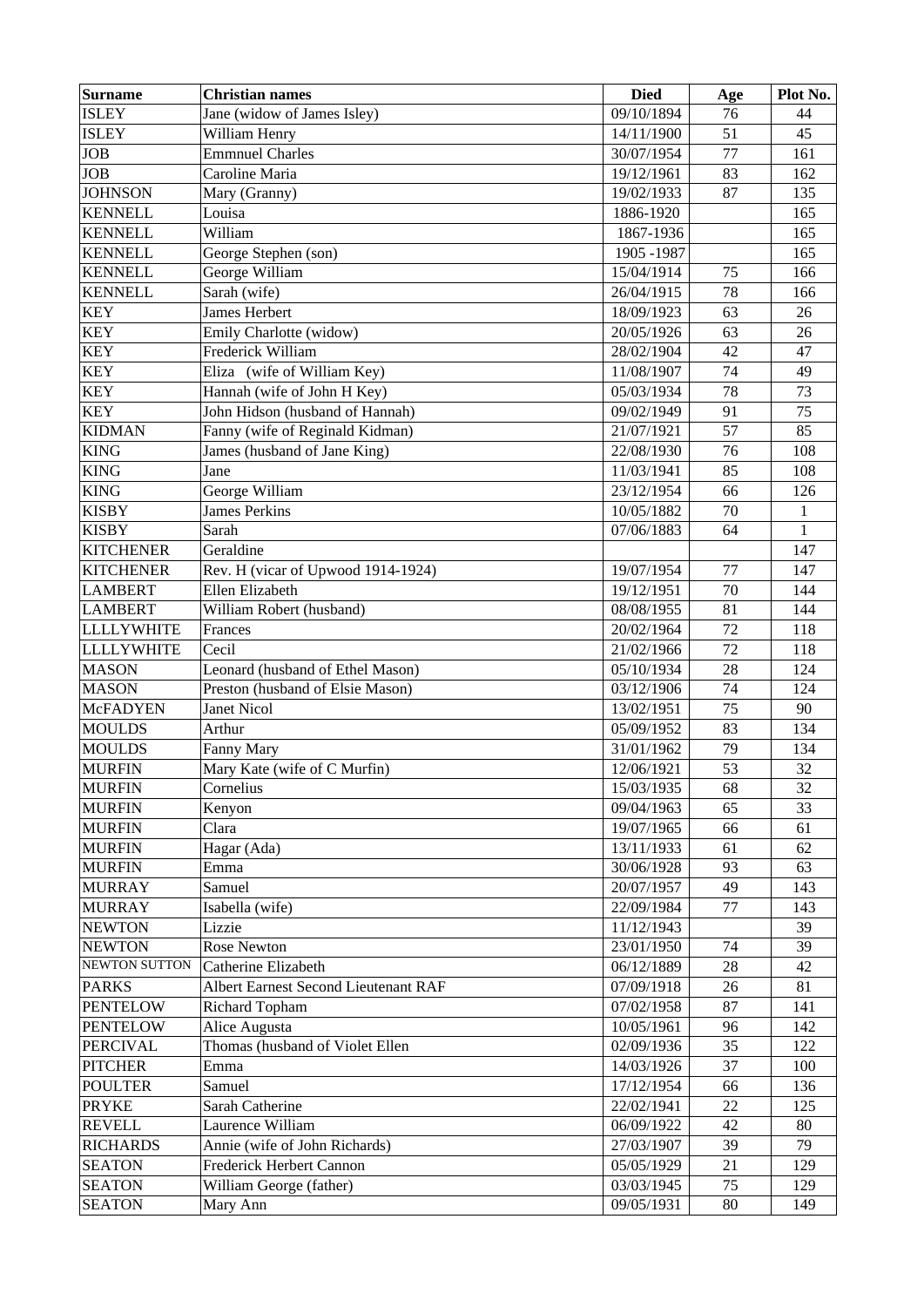| <b>Surname</b>    | <b>Christian names</b>                                 | <b>Died</b> | Age     | Plot No.       |
|-------------------|--------------------------------------------------------|-------------|---------|----------------|
| <b>SEATON</b>     | George Peter                                           | 11/04/1927  | 79      | 150            |
| <b>SEATON</b>     | Fredericka Elizabeth Hetty (daughter of George & Mary) | 17/05/1905  | 20      | 151            |
| <b>SETCHELL</b>   | Hannah                                                 | 20/03/1889  | 73      | 54             |
| <b>SETCHELL</b>   | Thomas                                                 | 17/04/1898  | 83      | 55             |
| <b>SETCHELL</b>   | Mary (widow of Thomas Setchell)                        | 19/04/1905  | 78      | 56             |
| <b>SETCHELL</b>   | Annie Amelia (daughter of Thomas & Mary Setchell       | 05/10/1933  | 68      | 57             |
| <b>SHELTON</b>    | Smith                                                  | 20/06/1904  | 68      | 29             |
| <b>SHELTON</b>    | Rebecca                                                | 20/02/1915  | 77      | 29             |
| <b>SHELTON</b>    | Emma                                                   | 01/02/1945  | 49      | 67             |
| <b>SHELTON</b>    | Elsie Louisa                                           | 18/01/1963  |         | 138            |
| <b>SHELTON</b>    | George Edward                                          | 18/08/1956  |         | 163            |
| <b>SHEPPERSON</b> | Ernest                                                 | 1874-1949   |         | 159            |
| <b>SILK</b>       | $\overline{R}$                                         |             |         | 11             |
| <b>SINCLAIR</b>   | Eliza                                                  | 12/03/1924  | 66      | 18             |
| <b>SINCLAIR</b>   | George                                                 | 03/07/1905  | 46      | 36             |
| <b>SINCLAIR</b>   | Emma                                                   | 09/06/1924  | 66      | 36             |
| <b>SINCLAIR</b>   | Francis (mother)                                       | 08/04/1898  | 74      | 36             |
| <b>SINCLAIR</b>   | William Henry                                          | 28/10/1930  | 72      | 97             |
| <b>SKINNER</b>    | James (Jimmy)                                          | 12/6/1935   | 14      | 130            |
| <b>SKINNER</b>    | Aaron John (father)                                    | 13/12/1942  | 68      | 130            |
| <b>SLACK</b>      | Thomas                                                 | 07/07/1910  | 84      | 28             |
| <b>SLACK</b>      | Emma (wife)                                            | 06/01/1955  | 62      | 116            |
| <b>SLACK</b>      | Harry Roland                                           | 22/12/1973  | 88      | 116            |
| <b>SMITH</b>      | <b>Herbert Wallace</b>                                 | 21/05/1937  |         | 70             |
| <b>SMITH</b>      | Daisy Maria                                            | 10/10/1938  | 50      | 74             |
| <b>STAFFURTH</b>  | Edith Lucy (daughter of the Rev.Canon Staffurth)       | 01/08/1950  | 75      | 91             |
| <b>STAFFURTH</b>  | Samuel Francis MA. Vicar of this Parish 1932 - 1936    | 21/09/1936  | 64      | 92             |
| <b>STOKELEY</b>   | John                                                   | 05/09/1904  | 61      | 50             |
| <b>STOKLEY</b>    | Mary Ann (widow of the late John Stokley)              | 07/02/1924  | 81      | 87             |
| <b>TAYLOR</b>     | Jane (widow of James Taylor)                           | 04/09/1906  | 72      | 25             |
| <b>TAYLOR</b>     | <b>James</b>                                           | 15/10/1899  | 66      | 41             |
| <b>TAYLOR</b>     | William                                                | 1877-1935   |         | 111            |
| <b>TAYLOR</b>     | Mary Ann                                               | 1878-1963   |         | 111            |
| <b>TEAT</b>       | Daisy                                                  | 15/01/1954  | 77      | $\overline{c}$ |
| <b>TEAT</b>       | <b>Arthur Henry</b>                                    | 06/09/1956  | 68      | 2              |
| <b>TEAT</b>       | Matthew                                                | 03/11/1924  | 68      | 4              |
| <b>TEAT</b>       | Susan Jane (daughter of Matthew & Jane Teat)           | 06/07/1918  | 32      | 5              |
| <b>TEAT</b>       | Mary Elizabeth (wife of Matthew)                       | 18/02/1914  | 61      | 6              |
| <b>THOMPSON</b>   | Lizzie (wife of Harry Thompson)                        | 30/06/1928  | 48      | 7              |
| <b>THOMPSON</b>   | George                                                 | 23/12/1992  | 71      | 9              |
| <b>THOMPSON</b>   | Mary (widow of George)                                 | 14/02/1936  | 84      | 9              |
| <b>THOMPSON</b>   | Fred Percival                                          | 24/07/1892  | 9       | 9              |
| <b>THOMPSON</b>   | William George (husband of Nellie Tompson              |             | 45      | 10             |
| <b>THOMPSON</b>   | Esther (wife of William Thompson)                      | 19/06/1906  | 83      | 23             |
| <b>THOMPSON</b>   | George Stephen (son)                                   | 1905-1987   |         | 23             |
| <b>THOMPSON</b>   | David                                                  | 24/09/1910  | 52      | 22             |
| THOMPSON          | Druscilla (widow)                                      | 06/11/1924  |         | 22             |
| <b>THOMPSON</b>   | William                                                | 20/04/1913  | 85      | 24             |
| <b>THOMPSON</b>   | A.H. Second Lieutenant - Gordon Highlanders Attd. RAF  | 07/09/1918  | 26      | 82             |
| <b>TOWNSEND</b>   | Barbara May                                            | 08/04/1942  | 13 days |                |
| <b>TOWNSEND</b>   | Mary (wife of William)                                 | 01/12/1919  | 70      | 88             |
| <b>TOWNSEND</b>   | William (husband)                                      | 05/01/1932  | 89      | 88             |
| <b>TOWNSEND</b>   | <b>Agnes Annie</b>                                     | 07/04/1947  | 62      | 114            |
| <b>TOWNSEND</b>   | Fred                                                   | 21/04/1973  | 94      | 115            |
| <b>VOSS</b>       | Fred                                                   | 15/07/1951  | 66      | 145            |
| <b>VOSS</b>       | Pattie                                                 | 09/01/1957  | 65      | 145            |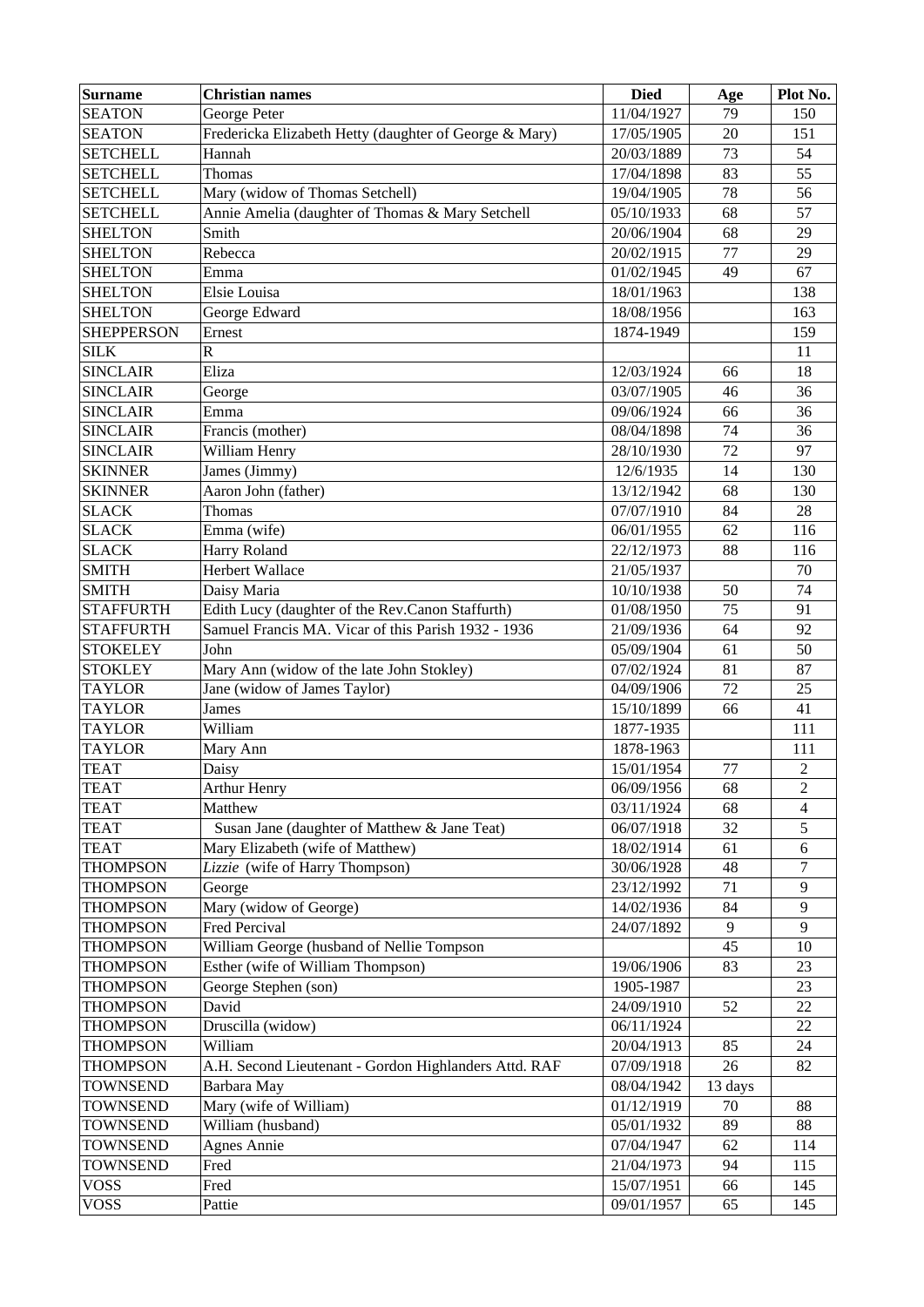| <b>Surname</b>  | <b>Christian names</b>              | <b>Died</b> | Age | Plot No. |
|-----------------|-------------------------------------|-------------|-----|----------|
| <b>WALKER</b>   | Arthur T                            | 16/11/1938  | 45  | 110      |
| <b>WATFORD</b>  | Mahala                              | 20/07/1889  | 46  | 157      |
| <b>WHATFORD</b> | Catherine (widow of James Whatford) | 9/05/1889   | 89  | 52       |
| <b>WOODWARE</b> | Ernest                              | 24/02/1951  | 77  | 132      |
| <b>WOODWARE</b> | Florence (wife)                     | 15/08/1965  | 83  | 132      |
| <b>WRIGHT</b>   | Frances                             | 06/01/1908  | 95  | 46       |
| <b>WRIGHT</b>   | Henrietta Ann                       | 19/11/1935  | 82  | 71       |